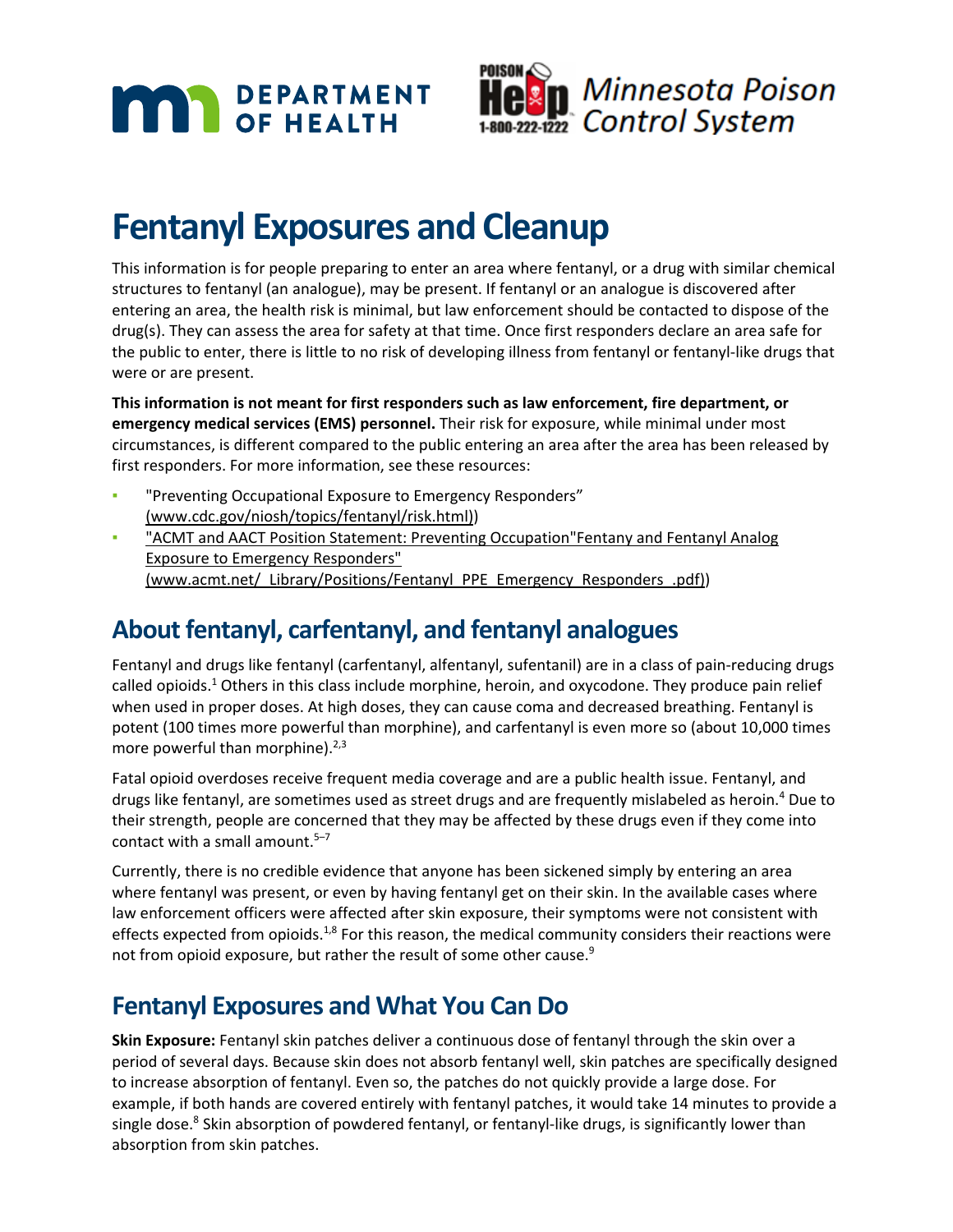What you can do -

- Do not touch any powder thought to be fentanyl or any items that are possibly contaminated with fentanyl with bare hands. Wear nitrile gloves if such items must be handled.
- If skin is exposed to powder, brush it off gently and wash the skin with soap and water. Avoid alcohol-based hand sanitizers until skin is washed with soap and water. Alcohol may increase absorption through skin.<sup>8</sup>

**Eye Exposure:** One case exists of a veterinarian becoming sick after splashing carfentanyl into his eyes.

What you can do -

Prevent splash exposure by wearing a face shield or other similar level of protection, such as mask and goggles.<sup>10</sup>

**Inhalation Exposure:** Fentanyl is known to evaporate very poorly; fentanyl analogues have a similar chemical structure and are expected to evaporate poorly.<sup>11</sup> Fentanyl powder on carpets or hard surfaces should not get into the air to a level where it could be harmful.

What you can do -

- If airborne fentanyl is suspected, do not enter until it has been adequately ventilated (typically 24 hours).
- To prevent airborne fentanyl; do not use a vacuum, blow a fan on, or otherwise disturb an area that may contain fentanyl.

#### **Cleanup Advice**

For property where a visible amount of fentanyl-containing powder or liquid is present have a professional with hazardous waste training clean the premises.

To clean property with known or suspected fentanyl contamination (powder or liquid):

- Use appropriate eyewear (goggles), respiratory protection (properly fit-tested N95 mask or similar level of protection), nitrile gloves, and a HEPA-filtered vacuum.
- Wash hard surfaces with water and household cleaner such as Simple Green, Mr. Clean, Pine-sol, or an equivalent cleaning product. Change the water frequently to prevent spreading contamination. Rinse surfaces with clean water after washing.
- Vacuum carpet, upholstery, and fabric surfaces with a HEPA-filtered vacuum, and also use adequate respiratory protection.